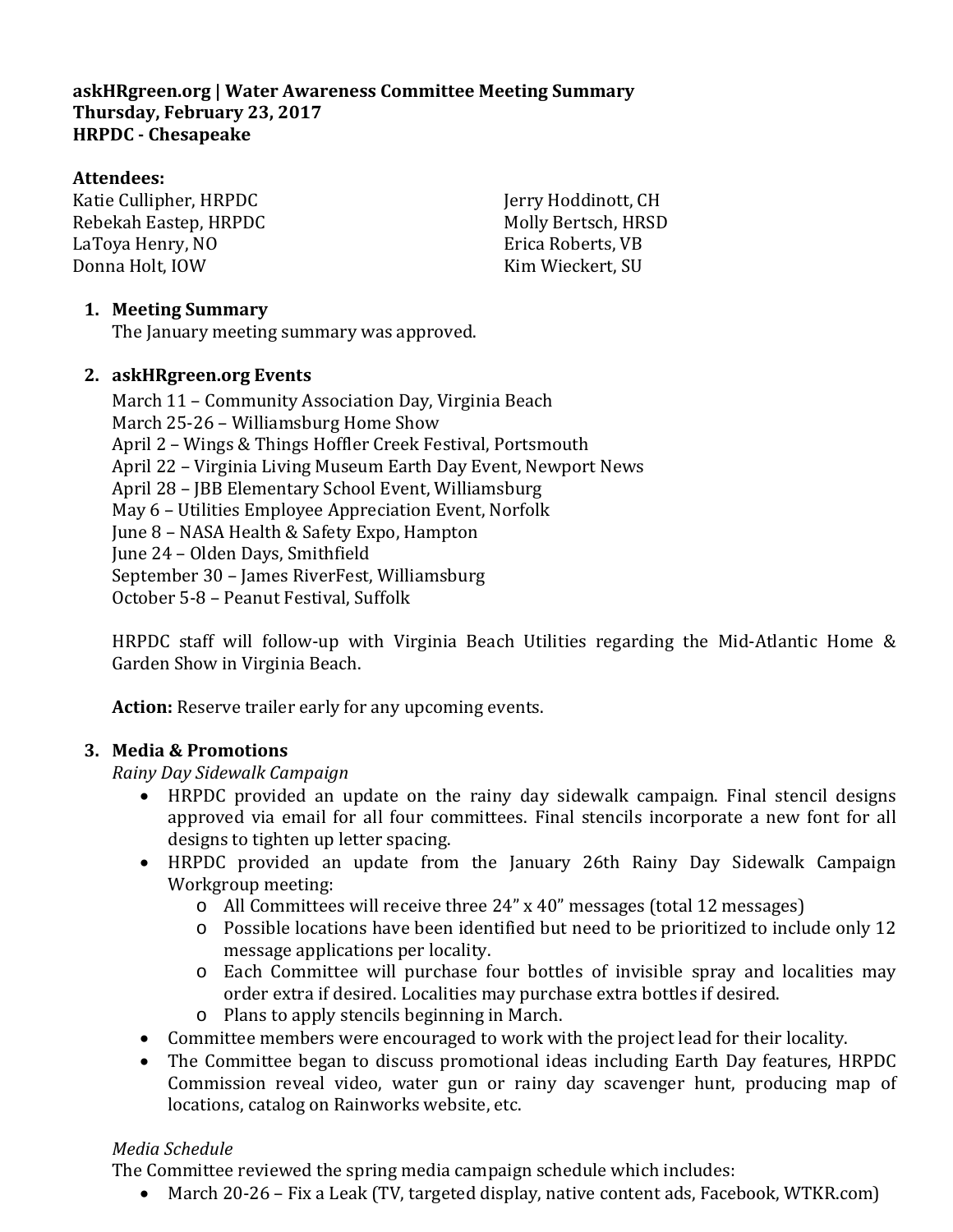- May 8-14 Value of Water (TV, targeted display, native content ads, Facebook, WTKR.com)
- May 22-28 Infrastructure (TV, targeted display, native content ads, Facebook, WTKR.com)

HRPDC staff will be working on creating the native ad copy included in the campaigns.

**Action:** HRPDC staff will continue working on the Rainy Day Sidewalk campaign and native ad copy for upcoming media campaigns.

#### **4. Printing & Promotional Items**

The temporary tattoos have arrived and are now available with the rest of these items: koozies, shower timers, house clip magnets, silicone collapsible cups, ponchos. Another trivia wheel has also been ordered but has not yet arrived.

**Action:** Committee members should request promotional items needed for upcoming events.

#### **5. H2O Promotion**

The Committee continued to discuss ways to promote/encourage donations to the H2O Program.

- The Directors' of Utilities continue to talk about affordability on a regular basis.
- HRPDC staff is working together with HRSD to improve donations through featured homepage icon, bill messages, etc.
- HRPDC has registered H2O to participate in Give Local 757 again in 2017. A two part approach was suggested: building audience in advance of GL757 and tools for promoting donations on May 9th.
	- o HRPDC staff will produce a toolkit of resources to help promote H2O and the Give Local 757 program.
	- o Committee members were encouraged to ensure that the H2O program logo and information were included on the individual utility homepages

**Action:** Committee members should notify HRPDC staff of any helpful resources for promoting H2O locally.

#### **6. Staff Reports**

*Budget* – The current FY17 budget was reviewed.

*Website Redesign* – Lori Woolman and Erica Roberts have completed a review of the Water Awareness content. They will next participate in a Planning Advisor meeting to provide input on what information will be included on the locality specific pages. Additional information will be shared with the full Committee at the March meeting.

#### *Mini-grant Application*

- The Committee reviewed the Willoughby Flower Garden project and determined that they would like the following additional information for voting on the project: plant list, summer maintenance plans, and specific conservation education topics.
- The Environmental Impact Awards were presented to the winning teachers at the February Commission meeting.

*Green Learning Guide –* The Stormwater Education Committee has been awarded funds to produce a new Green Learning Guide in 2017-18. The guide will not be printed in hard copy. Planning will begin this summer and focus on elementary-aged students.